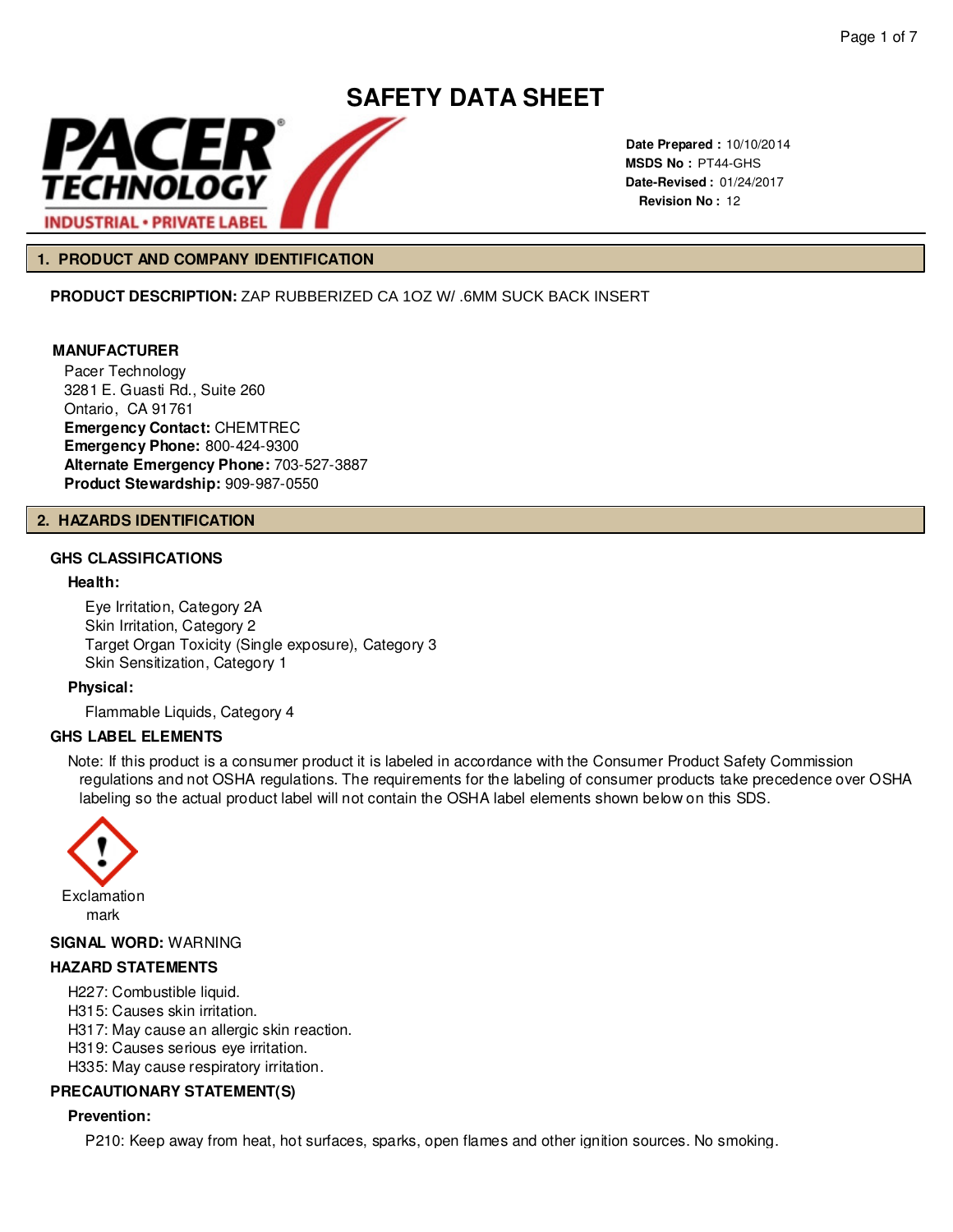

**Date Prepared :** 10/10/2014 **MSDS No :**  PT44-GHS**Date-Revised :** 01/24/2017 **Revision No :** 12

P261: Avoid breathing dust/fume/gas/mist/vapours/spray.

P264: Wash skin and hands thoroughly after handling.

P271: Use only outdoors or in a well-ventilated area.

P280: Wear protective gloves/protective clothing/eye protection/face protection.

# **Response:**

P302+P352: IF ON SKIN: Wash with plenty of soap and water.

P304+P340: IF INHALED: Remove person to fresh air and keep comfortable for breathing.

P305+P351+P338: IF IN EYES: Rinse cautiously with water for several minutes. Remove contact lenses, if present and easy to do. Continue rinsing.

P312: Call a POISON CENTER or doctor/physician if you feel unwell.

P313: Get medical advice/attention.

P333+P313: If skin irritation or rash occurs: Get medical advice/attention.

P337+P313: If eye irritation persists: Get medical advice/attention.

P362: Take off contaminated clothing.

P370: In case of fire: Use dry chemical, foam or carbon dioxide to extinguish.

# **Storage:**

P403+P233: Store in a well-ventilated place. Keep container tightly closed. P403+P235: Store in a well-ventilated place. Keep cool. P405: Store locked up.

# **Disposal:**

P501: Dispose of in a manner consistent with federal, state, and local regulations.

**HAZARDS NOT OTHERWISE CLASSIFIED:** Skin contact through clothing may cause burns.

# **3. COMPOSITION / INFORMATION ON INGREDIENTS**

| <b>Chemical Name</b>    | $Wt.\%$  | <b>CAS</b>      |
|-------------------------|----------|-----------------|
| ETHYL-2-CYANOACRYLATE   | 85 - 100 | 7085-85-0       |
| Polymethyl methacrylate | 10 - 30  | $9011 - 14 - 7$ |

# **4. FIRST AID MEASURES**

**EYES:** Immediately flush eyes with plenty of water for at least 15 minutes. Get immediate medical attention.

**SKIN:** Wash with soap and water. Peel or roll skin apart.

**INGESTION:** Peel or roll skin apart. Adhesive becomes solid in contact with saliva and may adhere to inside of mouth. Saliva will lift adhesive in 1-2 days. Avoid swallowing solid adhesive after detachment. Not a toxic product.

**INHALATION:** Remove to fresh air. Prolonged or repeated elevated exposure may cause allergic reactions with asthma-like symptoms in sensitive individuals.

# **SIGNS AND SYMPTOMS OF OVEREXPOSURE**

**EYES:** Causes serious eye irritation. Will bond eyelids. Will cause excessive tearing.

**SKIN:** Bonds skin in seconds. May cause skin irritation. May cause sensitization by skin contact. Cyanoacrylates generate heat on polymerization, so very large amounts will burn the skin.

**INGESTION:** Adhesive becomes solid in contact with saliva and may adhere to inside of mouth. Saliva will lift adhesive in 1-2 days. Not a toxic product.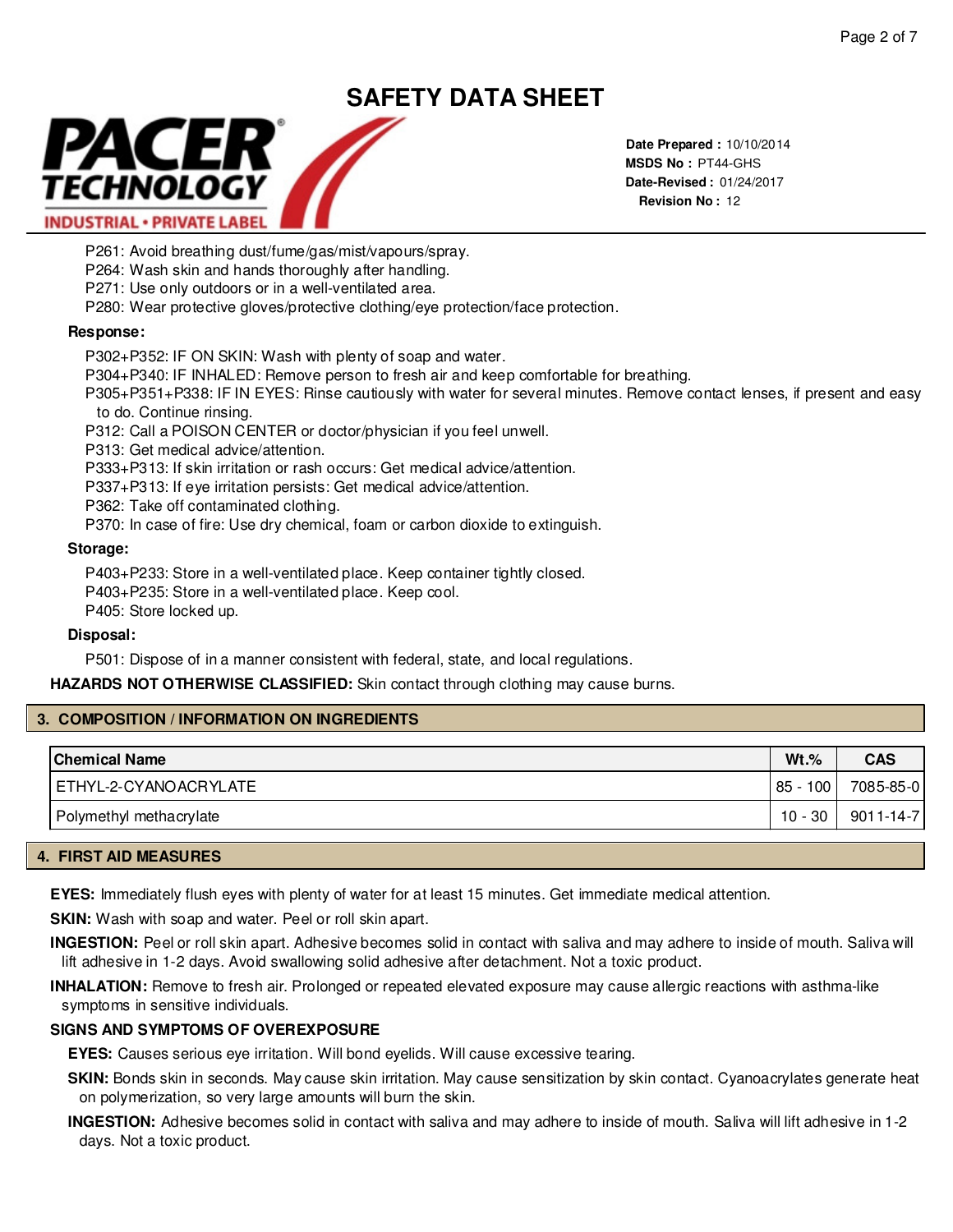

**Date Prepared :** 10/10/2014 **MSDS No :**  PT44-GHS**Date-Revised :** 01/24/2017 **Revision No :** 12

**INHALATION:** Prolonged or excessive inhalation may cause respiratory tract irritation.

ACUTE EFFECTS: Avoid exposure to vapor concentration in confined areas.

**CHRONIC EFFECTS:** Frequent or prolonged contact may irritate the skin and cause a skin rash (dermatitis).

#### **5. FIRE FIGHTING MEASURES**

**GENERAL HAZARD:** Combustible liquid and vapor.Product polymerized to solid by water.

**EXTINGUISHING MEDIA:** Use dry chemical extinguisher or flush with large amounts of water.

**HAZARDOUS COMBUSTION PRODUCTS:** Can burn in fire, releasing irritanting vapors

**EXPLOSION HAZARDS:** None known.

**FIRE FIGHTING PROCEDURES:** Evacuate area and fight fire from a safe distance.

**FIRE FIGHTING EQUIPMENT:** As in any fire, wear self-contained breathing apparatus pressure-demand, (MSHA/NIOSH approved or equivalent) and full protective gear.

**FIRE EXPLOSION:** None known.

**SENSITIVE TO STATIC DISCHARGE:** None known.

**SENSITIVITY TO IMPACT:** None known.

**HAZARDOUS DECOMPOSITION PRODUCTS:** Combustible by-products of carbon monoxide/dioxide.

#### **6. ACCIDENTAL RELEASE MEASURES**

**SMALL SPILL:** Polymerize with water. Solid material may be scraped from surface.

**LARGE SPILL:** Polymerize with water. Increase ventilation to area. Solid material may be scraped from surface.

#### **7. HANDLING AND STORAGE**

**GENERAL PROCEDURES:** Use with adequate ventilation. Avoid contact with eyes, skin and clothing.

**HANDLING:** Avoid breathing (dust, vapor, mist, gas). Avoid contact with skin, eyes and clothing. Keep container closed when not in use.

**STORAGE:** Store in a cool place in original container and protect from sunlight. Keep away from sources of ignition.

**STORAGE TEMPERATURE:** Ideal storage: 41-50F (5-10C)

**SHELF LIFE:** One year from the date of shipment from Pacer Technology, unless otherwise noted.

#### **8. EXPOSURE CONTROLS / PERSONAL PROTECTION**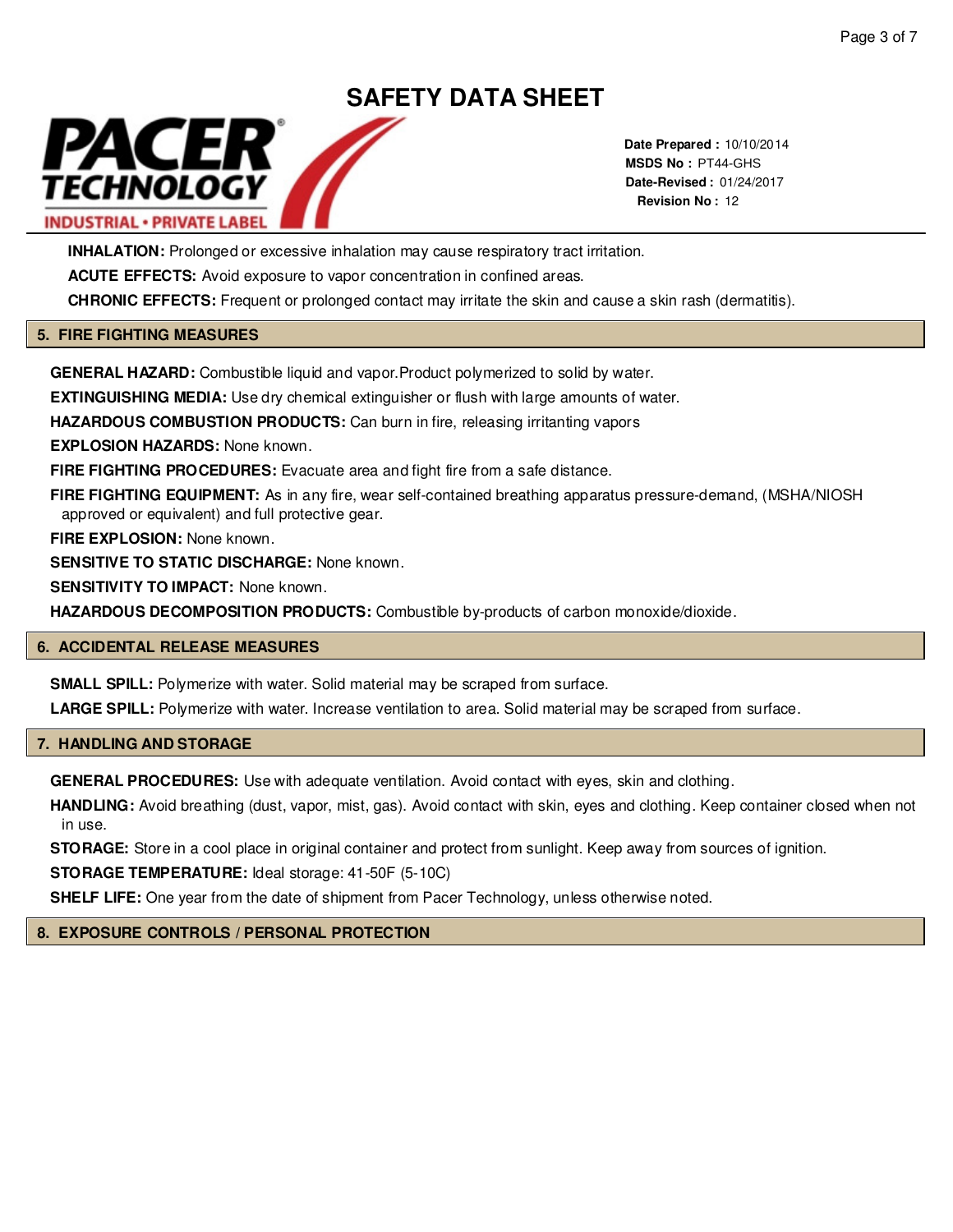# **SAFETY DATA SHEET** PACER TECHNOLOGY **INDUSTRIAL · PRIVATE LABEL**

**Date Prepared :** 10/10/2014 **MSDS No :**  PT44-GHS **Date-Revised :** 01/24/2017 **Revision No :** 12

# **EXPOSURE GUIDELINES**

| OSHA HAZARDOUS COMPONENTS (29 CFR1910.1200) |                     |                        |                          |                                                                                                                                                                                |  |
|---------------------------------------------|---------------------|------------------------|--------------------------|--------------------------------------------------------------------------------------------------------------------------------------------------------------------------------|--|
|                                             |                     | <b>EXPOSURE LIMITS</b> |                          |                                                                                                                                                                                |  |
| <b>Chemical Name</b>                        | <b>Type</b>         |                        | mg/m <sup>3</sup><br>ppm |                                                                                                                                                                                |  |
| ETHYL-2-CYANOACRYLATE                       | <b>OSHA PEL</b>     | <b>TWA</b>             | $[1]$                    | $[1] % \includegraphics[width=0.9\columnwidth]{figures/fig_10.pdf} \caption{The figure shows the number of times of the estimators in the left and right.} \label{fig:time} %$ |  |
|                                             | <b>ACGIH TLV</b>    | <b>TWA</b>             | 0.2                      | 1.0                                                                                                                                                                            |  |
|                                             | <b>Supplier OEL</b> | <b>TWA</b>             | $0.2$ ppm                |                                                                                                                                                                                |  |
| <b>OSHA TABLE COMMENTS:</b>                 |                     |                        |                          |                                                                                                                                                                                |  |

**1**. NL = Not Listed

**ENGINEERING CONTROLS:** Use only in a well ventilated area. Local exhaust ventilation may be necessary to control any air contaminants to within their TLVs during the use of this product.

#### **PERSONAL PROTECTIVE EQUIPMENT**

**EYES AND FACE:** For normal conditions, wear safety glasses. Where there is reasonable probability of liquid contact, wear splash-proof goggles.

**SKIN:** Use Nitrile gloves and aprons to prevent contact. Do not use PVC, Nylon or Cotton materials.

**RESPIRATORY:** Use only in a well-ventilated area. In case of insufficient ventilation, wear suitable respiratory equipment. Recommended: Full-face NIOSH-approved respirator with organic vapor cartridge.

**WORK HYGIENIC PRACTICES:** Avoid direct contact and breathing vapor. Use with adequate ventilation. Wash hands with soap and water after use.

**OTHER USE PRECAUTIONS:** Facilities storing or utilizing this material should be equipped with an eyewash facility and a safety shower.

#### **9. PHYSICAL AND CHEMICAL PROPERTIES**

**THERMAL DECOMPOSITION:** No data available

#### **PHYSICAL STATE:** Liquid

**ODOR:** Characteristic odor, intensely irritating. **ODOR THRESHOLD:** Odor Threshold = 1 ppm **APPEARANCE:** Transparent, colorless liquid.**pH:** No data available **PERCENT VOLATILE:** No data available **FLASHPOINT AND METHOD:** 80°C (176°F) to 93.4°C (200°F) TAG CC **FLAMMABLE LIMITS:** No data available **AUTOIGNITION TEMPERATURE:** 485°C (905°F) **VAPOR PRESSURE:** < 0.2 mm Hg **VAPOR DENSITY:** No data available **BOILING POINT:** > 149°C (300°F) **FREEZING POINT:** No data available **MELTING POINT:** No data available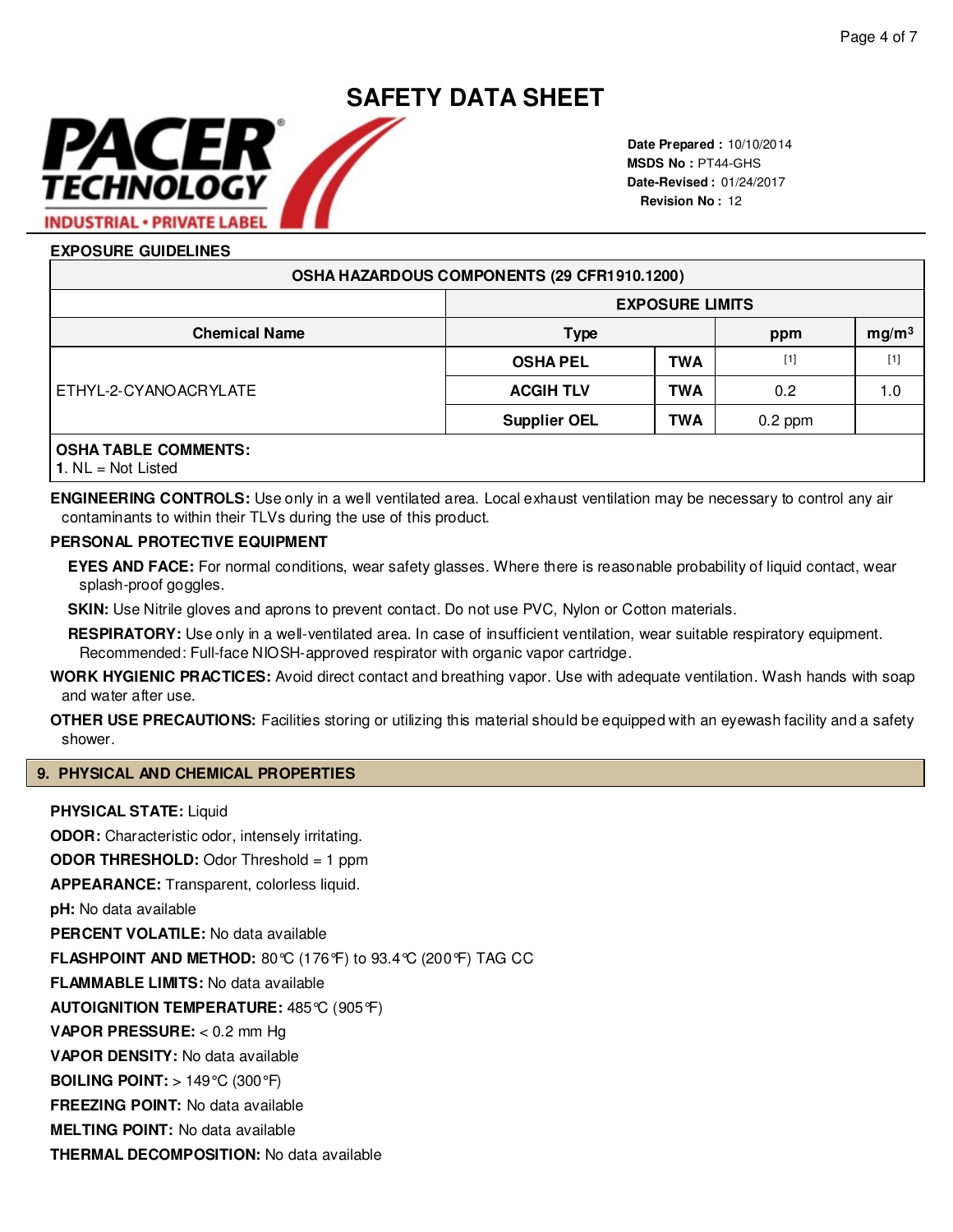

**Date Prepared :** 10/10/2014 **MSDS No : PT44-GHS Date-Revised :** 01/24/2017 **Revision No :** 12

**SOLUBILITY IN WATER:** Insoluble

**PARTITION COEFFICIENT: N-OCTANOL/WATER:** No data available

**EVAPORATION RATE:** No data available

**DENSITY:** No data available

**SPECIFIC GRAVITY:** 1.06 g/mL at 25°C

**VISCOSITY #1:** 25 to 50 Centipoise at 22°C (72°F)

**MOLECULAR WEIGHT:** No data available

**(VOC):** < 20.00 g/L Per SCAQMD Method 316B.

#### **10. STABILITY AND REACTIVITY**

### **HAZARDOUS POLYMERIZATION:** No

**CONDITIONS TO AVOID:** Avoid temperatures above 176° F (80° C), moisture and alkalines.

**POSSIBILITY OF HAZARDOUS REACTIONS:** Possible polymerization reaction in the presence of water, amines, alkalis and alcohols.

**HAZARDOUS DECOMPOSITION PRODUCTS:** Carbon Dioxide, Carbon Monoxide and other toxic or irritating compounds may form when heated to decomposition.Oxides of nitrogen and probably hydrogen cyanide are also possible.

**INCOMPATIBLE MATERIALS:** Polymerized by water, alcohol, amines, alkaline materials.

**COMMENTS:** REACTIVITY: Rapid exothermic polymerization will occur in the presence of water, amines, alkalis and alcohols.

#### **11. TOXICOLOGICAL INFORMATION**

#### **ACUTE TOXICITY**

| <b>Chemical Name</b>  | ORAL $LD_{50}$ (rat) | DERMAL $LD_{50}$ (rabbit) |
|-----------------------|----------------------|---------------------------|
| ETHYL-2-CYANOACRYLATE | > 5000 mg/kg         | > 2000 mg/kg              |

**DERMAL LD50:** > 2000 mg/kg

**Notes:** (Estimated)

**ORAL LD50:** > 5000 mg/kg

**Notes:** (Estimated)

**INHALATION LC50:** Vapors may be irritating. Recommended TWA 0.2ppm.

**RESPIRATORY OR SKIN SENSITISATION:** Possible skin sensitizer.

#### **CARCINOGENICITY**

**IARC:** None known

**NTP:** None known

**OSHA:** None known

#### **12. ECOLOGICAL INFORMATION**

# **ENVIRONMENTAL DATA:**

This material should be prevented from contaminating soil or from entering sewage and drainage systems and bodies of water.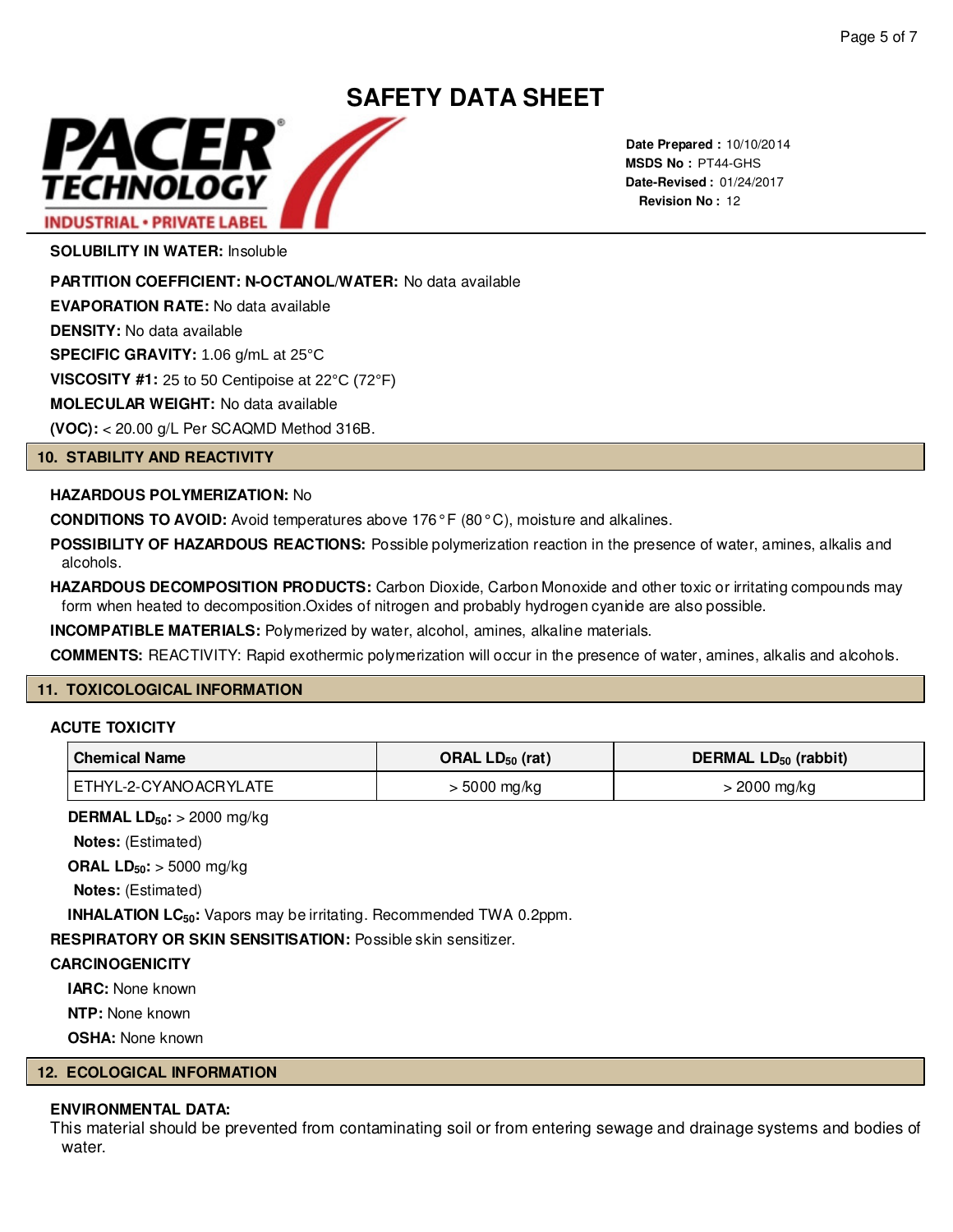

**Date Prepared :** 10/10/2014 **MSDS No : PT44-GHS Date-Revised :** 01/24/2017 **Revision No :** 12

#### **13. DISPOSAL CONSIDERATIONS**

**DISPOSAL METHOD:** Dispose of in a manner consistent with federal, state, and local regulations.

#### **14. TRANSPORT INFORMATION**

#### **DOT (DEPARTMENT OF TRANSPORTATION)**

**PROPER SHIPPING NAME:**

#### **AIR (ICAO/IATA)**

**SHIPPING NAME:** ID8000, CONSUMER COMMODITY, 9 (PKG LESS THAN OR EQUAL TO 30 kg G); or UN3334, AVIATION REGULATED LIQUID, N.O.S (ETHYL CYANOACRYLATE), 9, III (LTD QTY, IP VOL LESS THAN OR EQUAL TO 5.0L, OP WGT LESS THAN OR EQUAL TO 30 kg G) **\***

#### **VESSEL (IMO/IMDG)**

#### **SHIPPING NAME:** NOT REGULATED

**COMMENTS: \*** This product may be shipped as EXCEPTED QUANTITIES OF CLASS 9, UN3334 (IP VOL LESS THAN OR EQUAL TO 0.03 L, OP VOL LESS THAN OR EQUAL TO 1.0 L)

The transport information provided in this section only applies to the material formulation/itself, and is not specific to any package/configuration.This information is not intended to convey all specific regulatory or operational requirements/information relating to this product. Transportation classifications may vary by container volume and may be influenced by regional or country variations in regulations. It is the responsibility of the transporting organizations to follow all applicable laws, regulations, and rules relating to the transportation of the material.

#### **15. REGULATORY INFORMATION**

#### **UNITED STATES**

#### **SARA TITLE III (SUPERFUND AMENDMENTS AND REAUTHORIZATION ACT)**

**311/312 HAZARD CATEGORIES:** Immediate Health, Delayed Health, Fire, Reactive.

**313 REPORTABLE INGREDIENTS:** None above reporting de minimus.

#### **302/304 EMERGENCY PLANNING**

**EMERGENCY PLAN:** None above reporting de minimus.

#### **TSCA (TOXIC SUBSTANCE CONTROL ACT)**

| Chemical Name           | <b>CAS</b>      |
|-------------------------|-----------------|
| ETHYL-2-CYANOACRYLATE   | 7085-85-0       |
| Polymethyl methacrylate | $9011 - 14 - 7$ |

**TSCA STATUS:** All components are listed on or are exempt from listing on the Toxic Substances Control Act.

#### **CLEAN AIR ACT**

**40 CFR PART 68---RISK MANAGEMENT FOR CHEMICAL ACCIDENT RELEASE PREVENTION:** Not applicable.

**CALIFORNIA PROPOSITION 65: No California Proposition 65 ingredients are known to be in this product.**